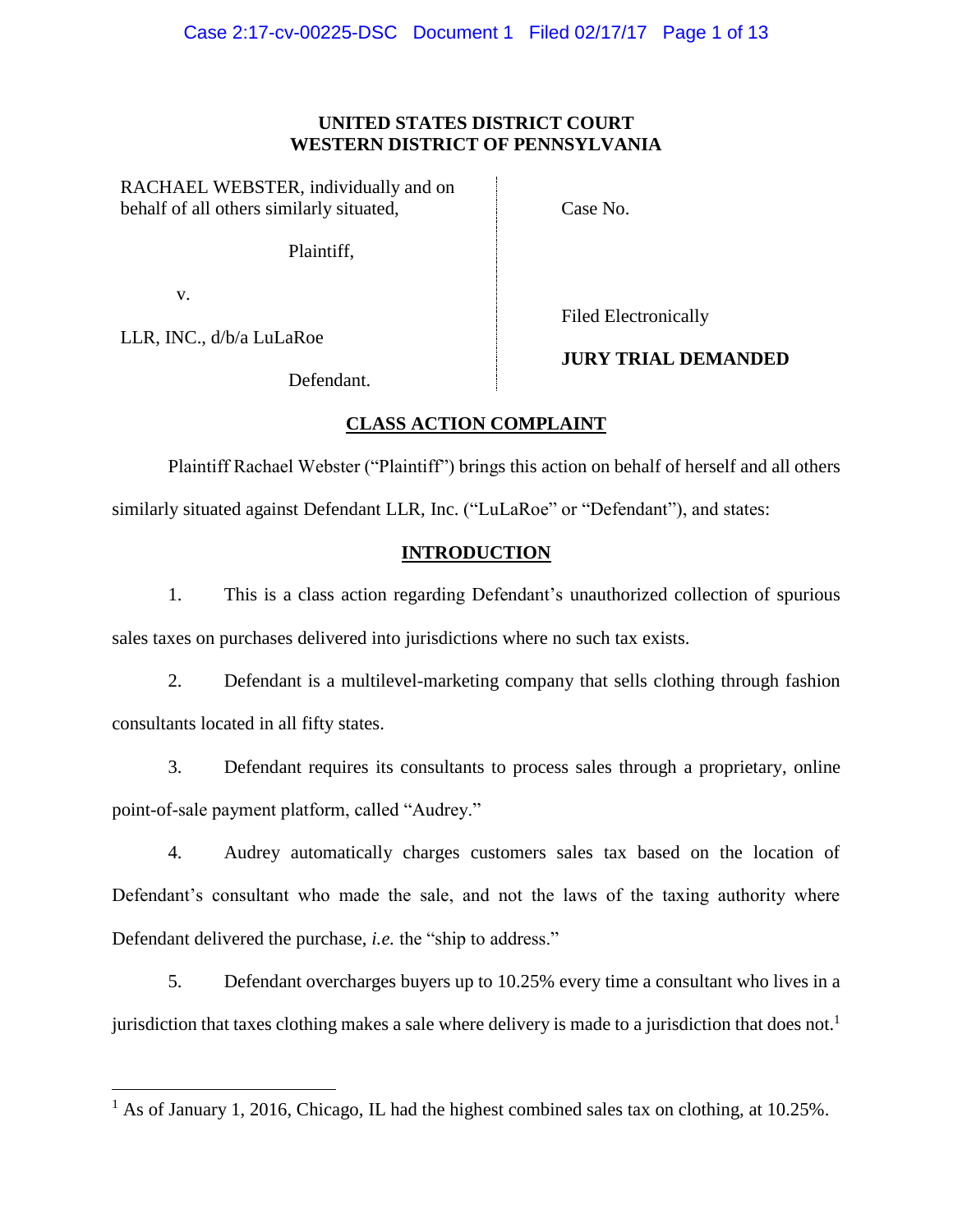#### Case 2:17-cv-00225-DSC Document 1 Filed 02/17/17 Page 2 of 13

6. Plaintiff brings this action on behalf of herself and all others similarly situated to challenge Defendant's unlawful, unjust, deceptive and fraudulent practice, and to obtain refunds for those consumers Defendant damaged through its unauthorized overcharges on purchases for which no sales tax exists.

7. Plaintiff seeks damages, attorney's fees and costs, restitution, and all other relief deemed appropriate under the statutory and common law causes of action asserted herein.

#### **JURISDICTION AND VENUE**

8. This Court has original jurisdiction of this action pursuant to the Class Action Fairness Act, 28 U.S.C §1332(d): the matter in controversy, exclusive of interest and costs, exceeds the sum or value of \$5,000,000; this case is a class action in which at least some members of the proposed class have a different citizenship from Defendant; and there are more than 100 putative class members.

9. The Western District of Pennsylvania has personal jurisdiction over Defendant named in this action because Defendant conducts substantial business in this District.

10. Venue is proper in the Western District of Pennsylvania under 28 U.S.C. § 1391(b) because Plaintiff purchased products from Defendant in this District, and a substantial part of the acts and omissions giving rise to her claims occurred here.

#### **PARTIES**

11. Plaintiff Rachael Webster, is and, at all times relevant hereto, has been a resident of Allegheny County, Pennsylvania.

12. Defendant is a multilevel-marketing company incorporated in Wyoming and headquartered in California.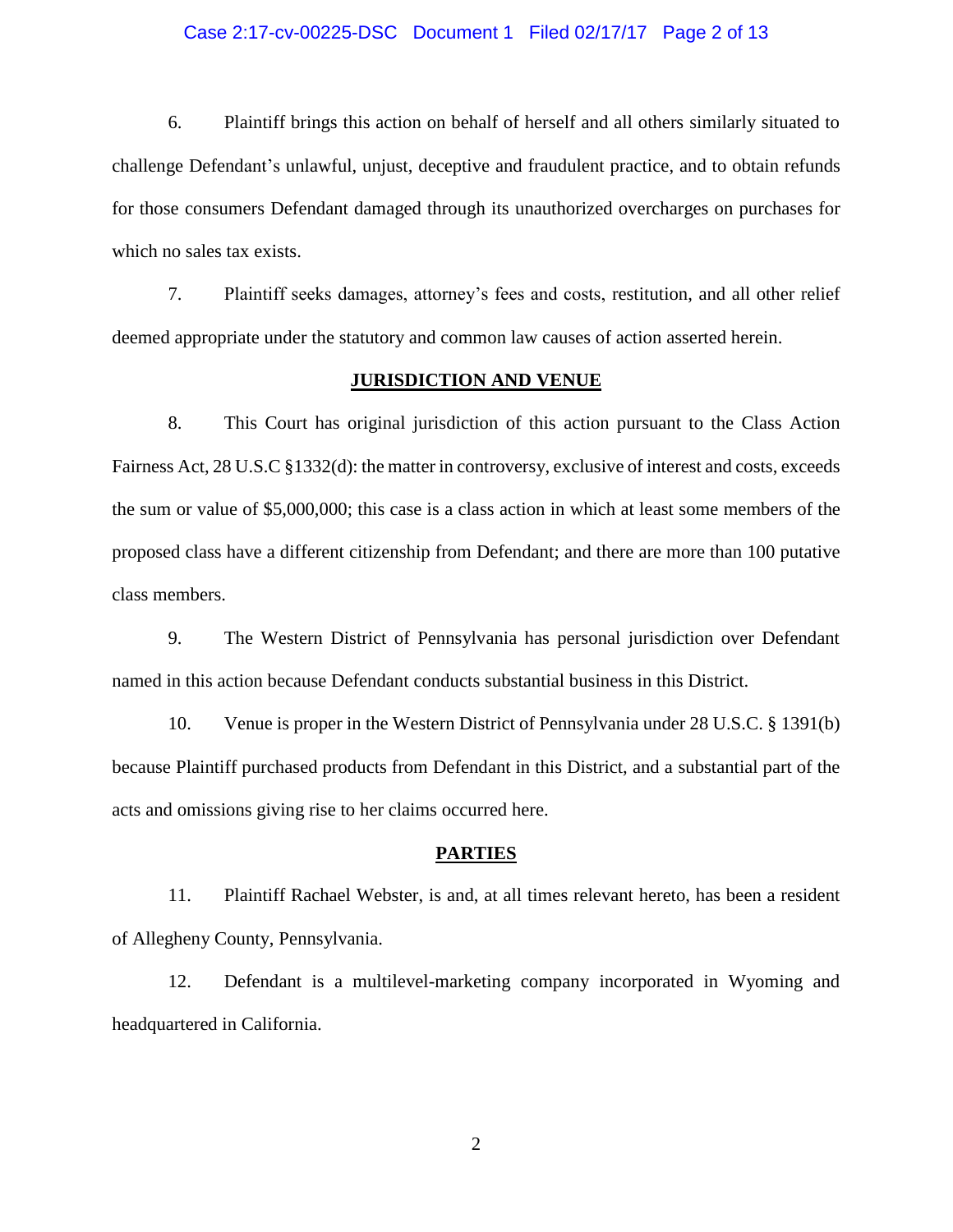#### Case 2:17-cv-00225-DSC Document 1 Filed 02/17/17 Page 3 of 13

13. Defendant sells shirts, skirts, dresses, and leggings to consumers across the United States. Defendant utilizes more than 35,000 fashion consultants to sell its clothing products. Defendant's consultants are located in all fifty states.

14. Defendant is projected to make \$1 billion in sales in 2016, and, over the last 24 months, has grown by approximately 600%.

#### **STATEMENT OF FACTS**

15. Sales tax is a consumption tax on the purchase of goods or services assessed by some states and municipalities.

16. A retail transaction is only subject to sales tax in the taxing authority where the goods are delivered.

17. For example, when a buyer and seller reside in the same state, and the buyer takes possession of the purchased goods in that state, the sales tax laws of the buyer and seller's state govern the transaction.

18. On the other hand, when the buyer and seller reside in different states, and the seller delivers the purchased goods from its state to the buyer's state, the sales tax laws of the buyer's state govern the transaction.

19. Defendant is aware of these tax collection and assessment procedures and knows how to assess sales tax on its clothing sales.

20. In or around October 2015, LuLaRoe notified its consultants, stating:

When we finalize the taxation element of Audrey, *all sales tax will be assessed against the ship to address* and you will be able to input your customer's information before you finalize payment *and have it calculate the appropriate tax*. This next step will continue to align us with our belief in being a good corporate tax citizen by helping facilitate the collection of sales tax on products sold and received across the country.

(emphasis added).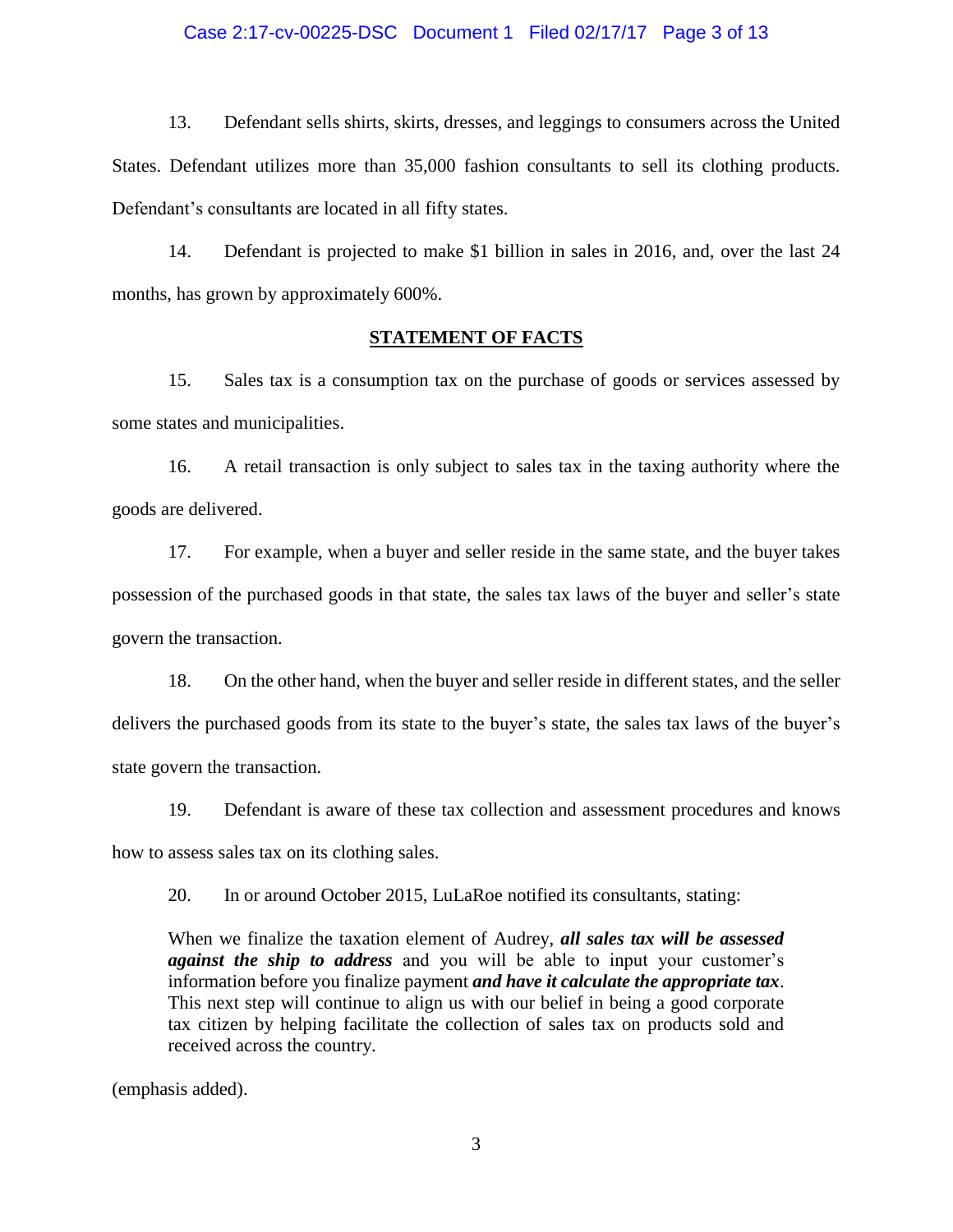#### Case 2:17-cv-00225-DSC Document 1 Filed 02/17/17 Page 4 of 13

21. Audrey is Defendant's proprietary, online point-of-sale system through which Defendant processes all sales that its consultants make.

22. Defendant's fashion consultants have no ability to control or adjust the sales tax that Audrey applies to each transaction.

23. Instead, Defendant has configured Audrey to automatically charge customers sales tax based on the location of Defendant's consultant who made the sale, and not the laws of the taxing authority where Defendant delivered the purchase, *i.e.* the "ship to address."

24. As Defendant's CEO, Mark Stidham, explained in 2016:

Your customers will be charged the sales tax from your state, city and/or county, not theirs. If you live in a state where sales tax does not apply, then your customer will not be charged any sales tax. State laws require us to collect this and in order to comply with the reporting they have instructed us to provide them relative to your sales and we have found this method to be the most efficient for now.

25. Defendant's failure to calculate tax based on the buyer's ship to address is problematic because many taxing authorities do not charge sales tax, or exempt clothing from sales tax, on purchases made or shipped to their tax jurisdiction.

26. As a result, if a buyer purchases Defendant's clothing from a consultant in a jurisdiction that charges sales tax, but the purchase is delivered into a jurisdiction that does not charge sales tax, Defendant's payment system overcharges the buyer in the guise of a sales tax that does not exist in the jurisdiction governing that transaction.

27. Defendant does not remit this overcharge to the taxing authority that governs that transaction.

28. For instance, Plaintiff made at least 12 separate purchases from Defendant's consultants located in jurisdictions that assess sales tax on clothing.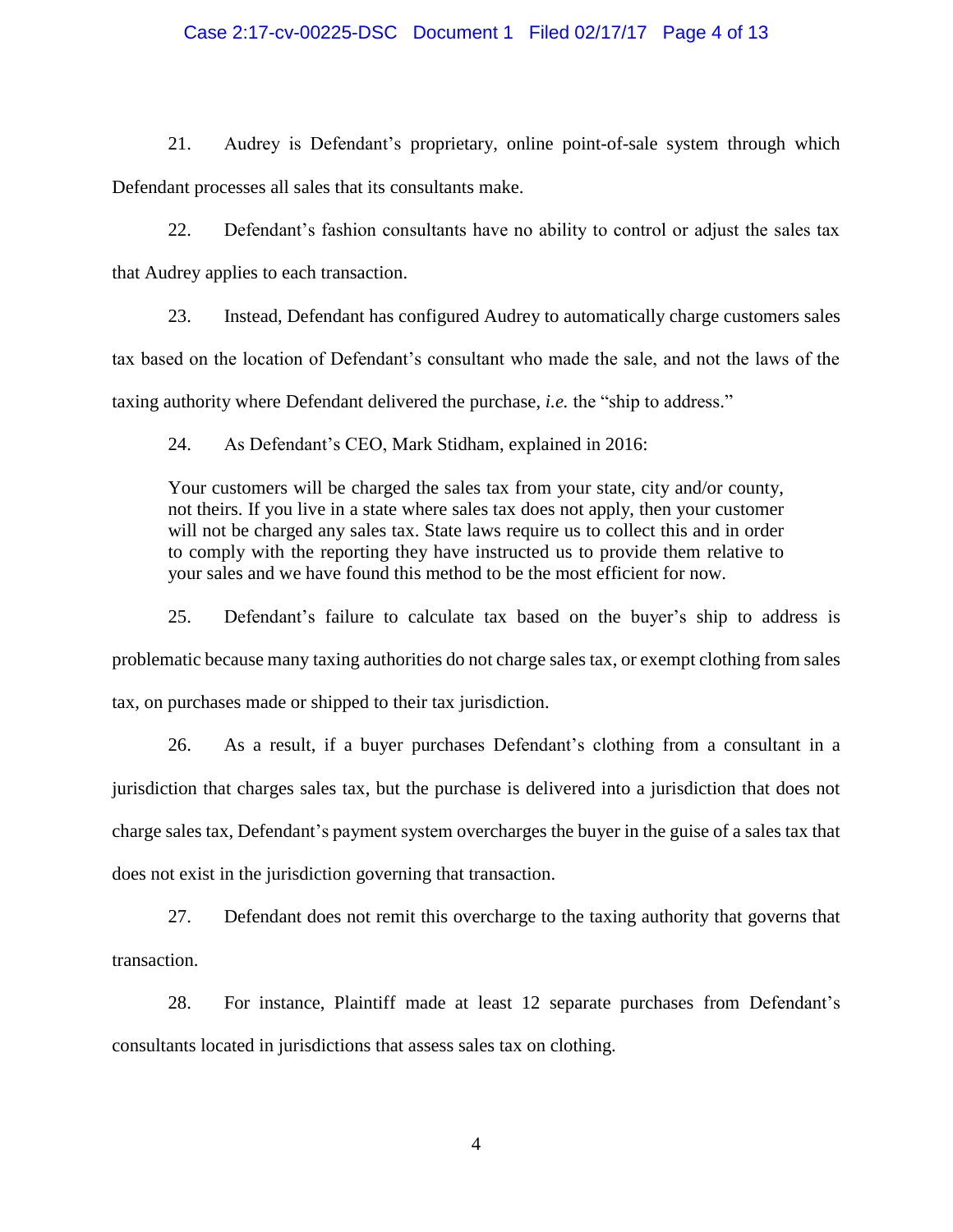#### Case 2:17-cv-00225-DSC Document 1 Filed 02/17/17 Page 5 of 13

29. Defendant's consultants delivered these purchases to Plaintiff at her home in Pennsylvania.

30. Pennsylvania does not charge sales tax on the clothing Defendant sells and Plaintiff purchased. *See* 72 P.S. § 7204.

31. Yet, throughout 2016, Defendant's payment system, Audrey, charged Plaintiff a nonexistent sales tax on these 12 clothing purchases.

32. For these purchases, Plaintiff paid a total of \$585.16, of which Defendant overcharged her \$35.16 in the guise of an ostensible "sales tax."

33. These funds are not an authorized tax and Plaintiff's taxing authorities never authorized Defendant to collect or remit sales tax on these purchases.

34. This ostensible sales tax was never paid to or held in trust for the Pennsylvania State Taxing Authority.

35. Instead, Defendant retained the fraudulently obtained \$35.16, or remitted it to taxing authorities outside of Pennsylvania, which authorities have no jurisdiction to assess sales tax on purchases shipped to Pennsylvania.

36. Defendant's sales tax assessment practices, in effect, are improperly and fraudulently adding a surcharge to purchases, and are disguising those surcharges as a "sales tax" that does not exist, and for which Defendant lacks authority to collect or remit.

37. The "sales tax" surcharge is more than the price advertised online for the product and purchasers do not become aware of this overcharge until Audrey sends them an invoice.

38. Plaintiff and the other members of the class will continue to be injured by Defendant's conduct as they intend to continue purchasing Defendant's goods.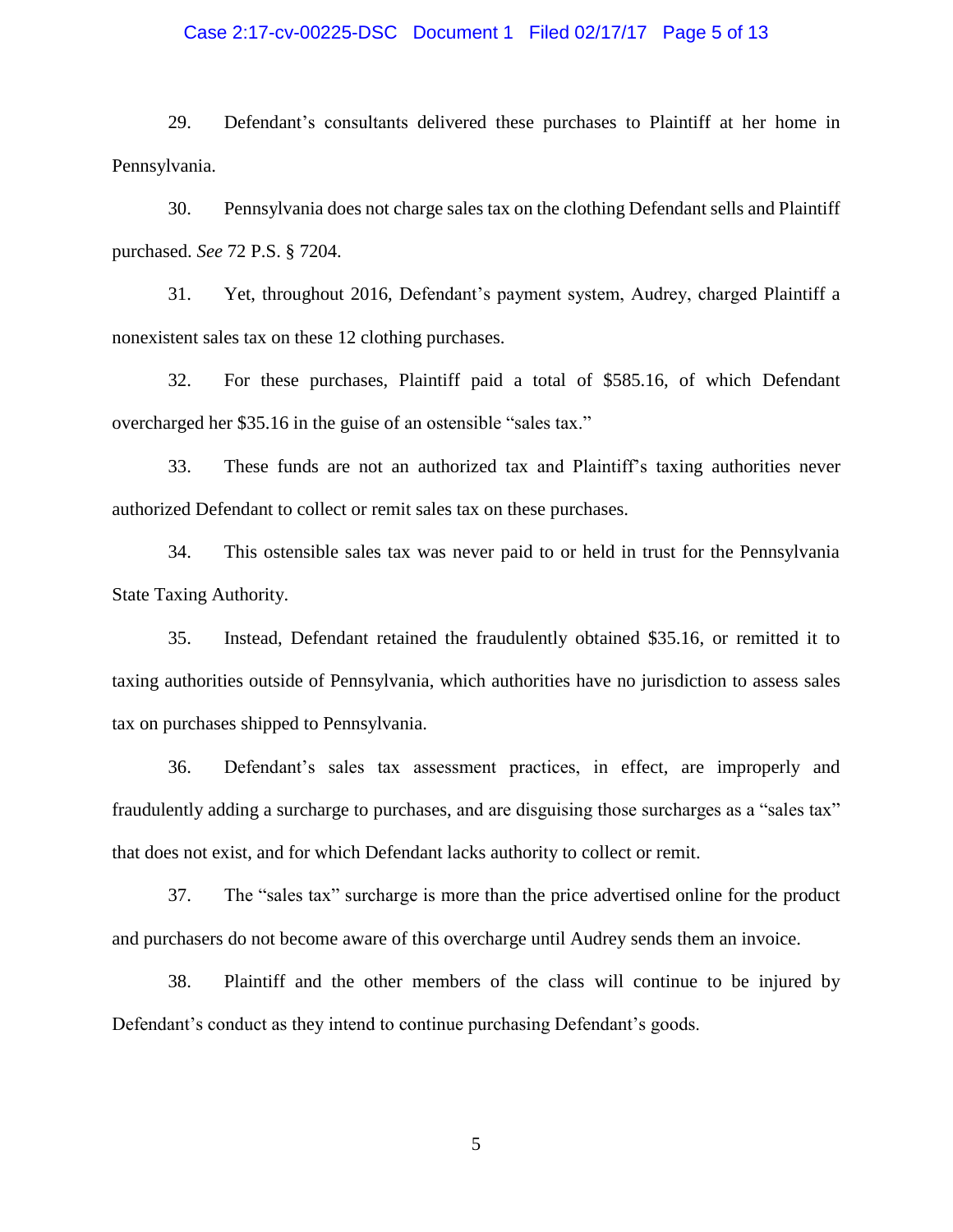# Case 2:17-cv-00225-DSC Document 1 Filed 02/17/17 Page 6 of 13

39. Defendant's unlawful and unauthorized tax assessments have harmed and will continue to harm residents whose taxing authorities do not charge sales tax on Defendant's clothing or that do not charge sales tax generally, but who, like Plaintiff, purchase Defendant's product from sellers located in jurisdictions that do charge such tax.

#### **CLASS ALLEGATIONS**

40. Plaintiff brings this class action on behalf of herself and all other similarly situated class members under Rules 23(a), (b)(2) and (b)(3) of the Federal Rules of Civil Procedure, and seeks to certify the following multi-state class:

> All persons who were or will be assessed sales tax on clothing purchases processed through Audrey, and whose purchases were or will be delivered to tax jurisdictions of the United States that do not authorize a collection of sales tax on the clothing Defendant sells.

41. Excluded from the class is Defendant, as well as its past and present officers, employees, agents or affiliates, any judge who presides over this action, and any attorneys who enter their appearance in this action.

42. Plaintiff reserves the right to expand, limit, modify or amend this class definition, including the addition of one or more subclasses, in connection with her motion for class certification, or at any other time, based on, among other things, changing circumstances and new facts obtained during discovery.

43. Numerosity. The class described above is so numerous that joinder of all members is impracticable. The disposition of the individual claims of the respective class members will benefit the parties and the Court and will facilitate judicial economy.

44. Ascertainability. The class members are ascertainable through records kept by Defendant. Plaintiff and class members were required to input their personal and financial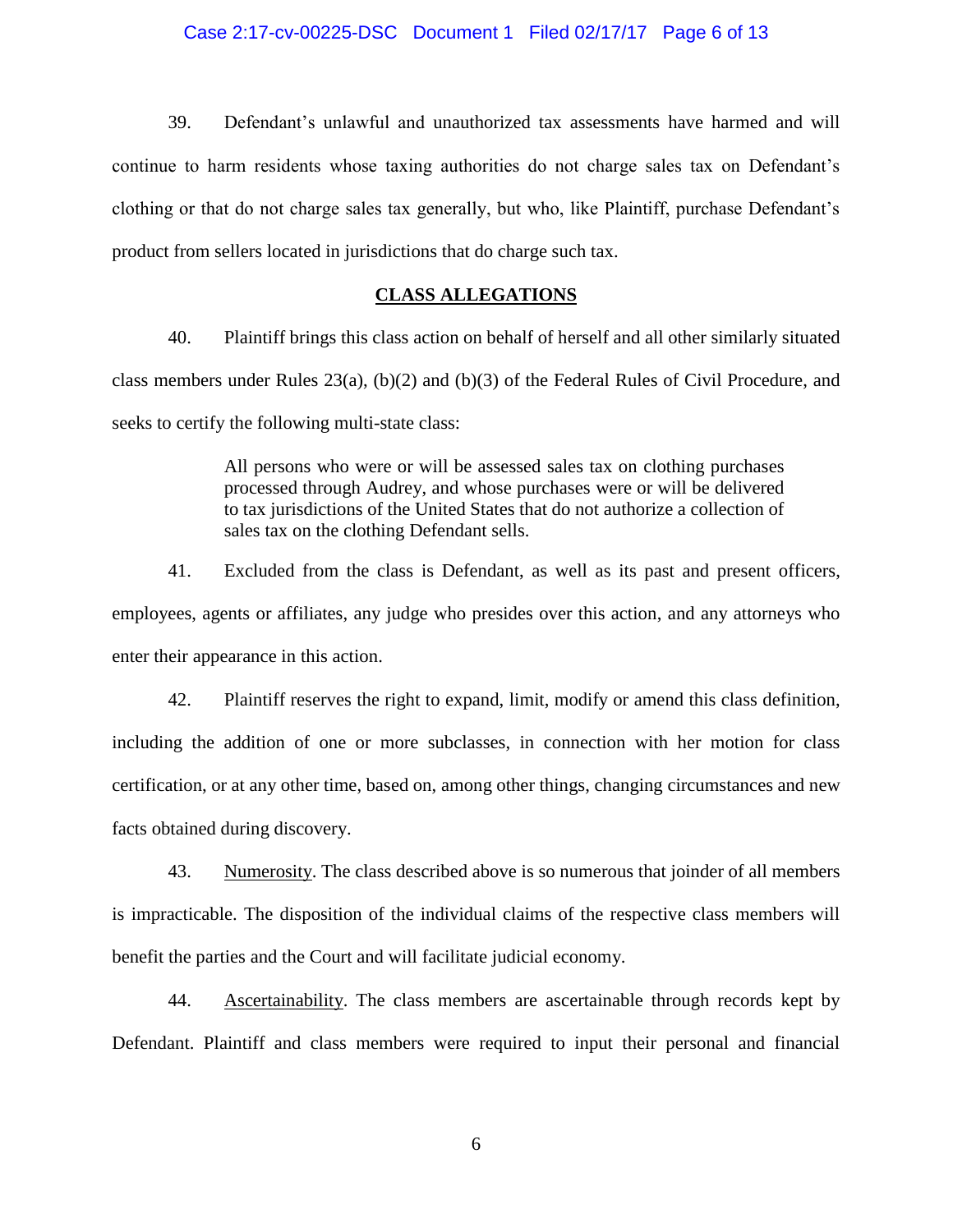#### Case 2:17-cv-00225-DSC Document 1 Filed 02/17/17 Page 7 of 13

information into Audrey to purchase products from Defendant. Defendant records this information and the products the class members purchased in internal databases.

45. Typicality. Plaintiff's claims are typical of the claims of the members of the class. The claims of each class member arise from the same course of conduct: Defendant's requirement that class members pay for their purchases via an online point-of-sale payment platform that automatically assesses sales tax without consideration of the laws of the taxing authorities where the class members reside. The claims of Plaintiff and Class Members are based on the same legal theories and arise from the same unlawful conduct.

46. Existence and Predominance of Common Questions of Law and Fact. This action involves common questions of law and fact, which predominate over any questions affecting individual class members. These common questions include, but are not limited to, the following:

- a. Whether Defendant collected funds from Plaintiff and individual class members under a nonexistent tax;
- b. Whether the law authorizes these converted funds;
- c. Whether Defendant lacks authority under the law to collect funds under a nonexistent tax;
- d. Whether Defendant's illegal and unauthorized collections caused its unjust enrichment;
- e. Whether Defendant's conduct was fraudulent;
- f. Whether Defendant's conduct was deceptive and likely to mislead consumers; and
- g. Whether Defendant converted funds that lawfully belonged to Plaintiff and the class members.

47. Adequacy of Representation. Plaintiff is an adequate representative of the class because her interests do not conflict with the interests of the Class Members. Plaintiff will fairly, adequately, and vigorously represent and protect their interests and Plaintiff has no interest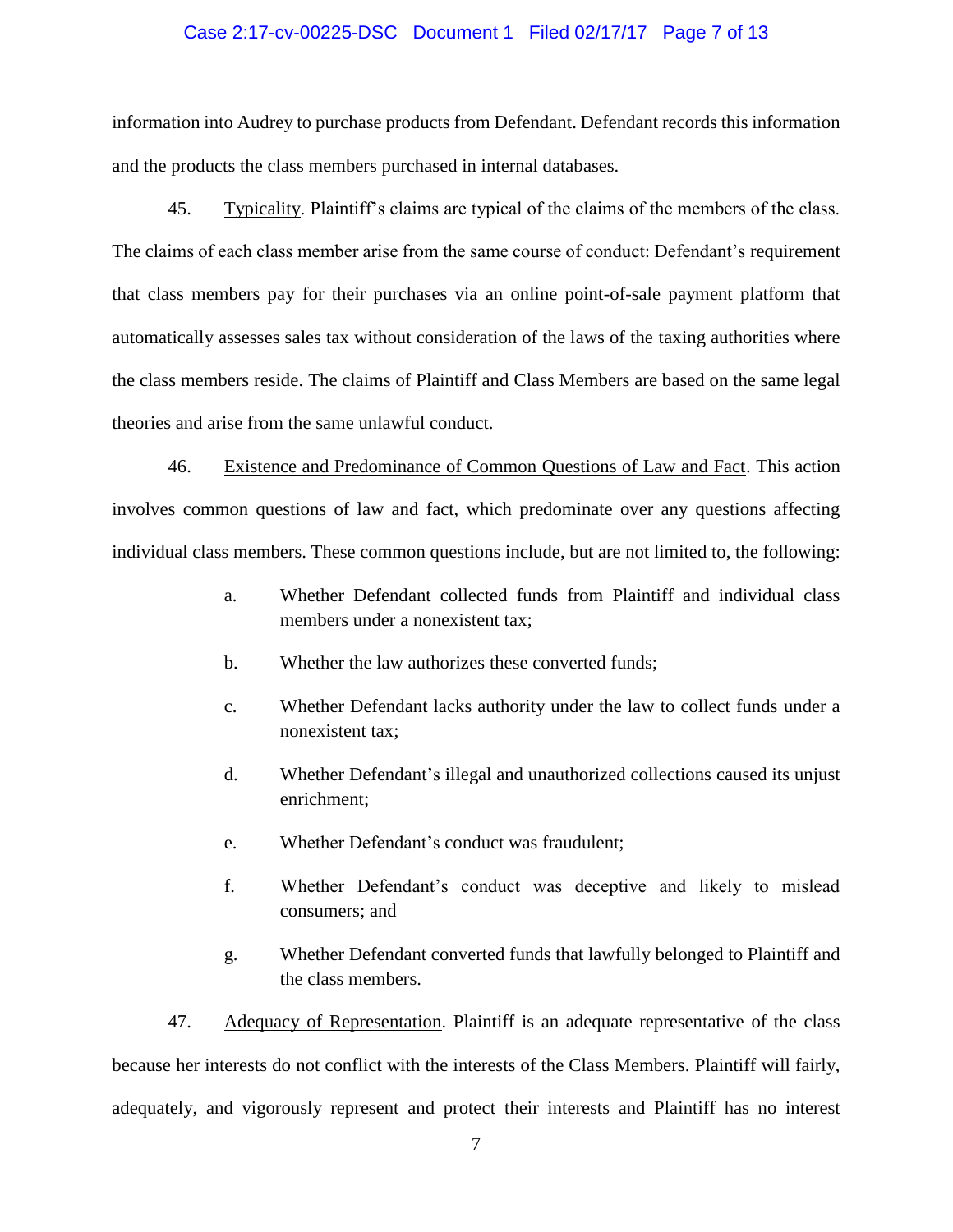#### Case 2:17-cv-00225-DSC Document 1 Filed 02/17/17 Page 8 of 13

antagonistic to the Class Members. Plaintiff has retained counsel who are competent and experienced in class action litigation, and who possess specific expertise in consumer class actions.

48. Superiority. The nature of this action and the nature of laws available to Plaintiff and the class make the use of the class action format a particularly efficient and appropriate procedure to afford relief for themselves and the class for the wrongs alleged. The damages or other financial detriment suffered by individual class members is relatively modest compared to the burden and expense that individual litigation of their claims against Defendants would entail. It would thus be virtually impossible for Plaintiff and class members, on an individual basis, to obtain effective redress for the wrongs done to them. Absent class action litigation, class members, and the general public would not likely recover, or would not likely have the chance to recover damages, and Defendant will be permitted to retain the converted proceeds of its fraudulent and deceptive misdeeds.

49. General Applicability. Defendant's conduct in charging and collecting sales tax on purchases to which it is not authorized to assess or collect such charges is generally applicable to the class as a whole, making certification under Federal Rule of Civil Procedure 23(b)(2) appropriate.

#### **COUNT I Breach of Constructive Trust**

50. The allegations contained in the previous paragraphs are incorporated by reference.

51. Plaintiff brings this claim under the laws of Pennsylvania, and all similar state laws.

52. Defendant charged money to Plaintiff and class members that was ostensibly to be applied for a particular purpose, *i.e.*, the payment of sales taxes to the Pennsylvania Department of Revenue or another tax jurisdiction in which the class members reside.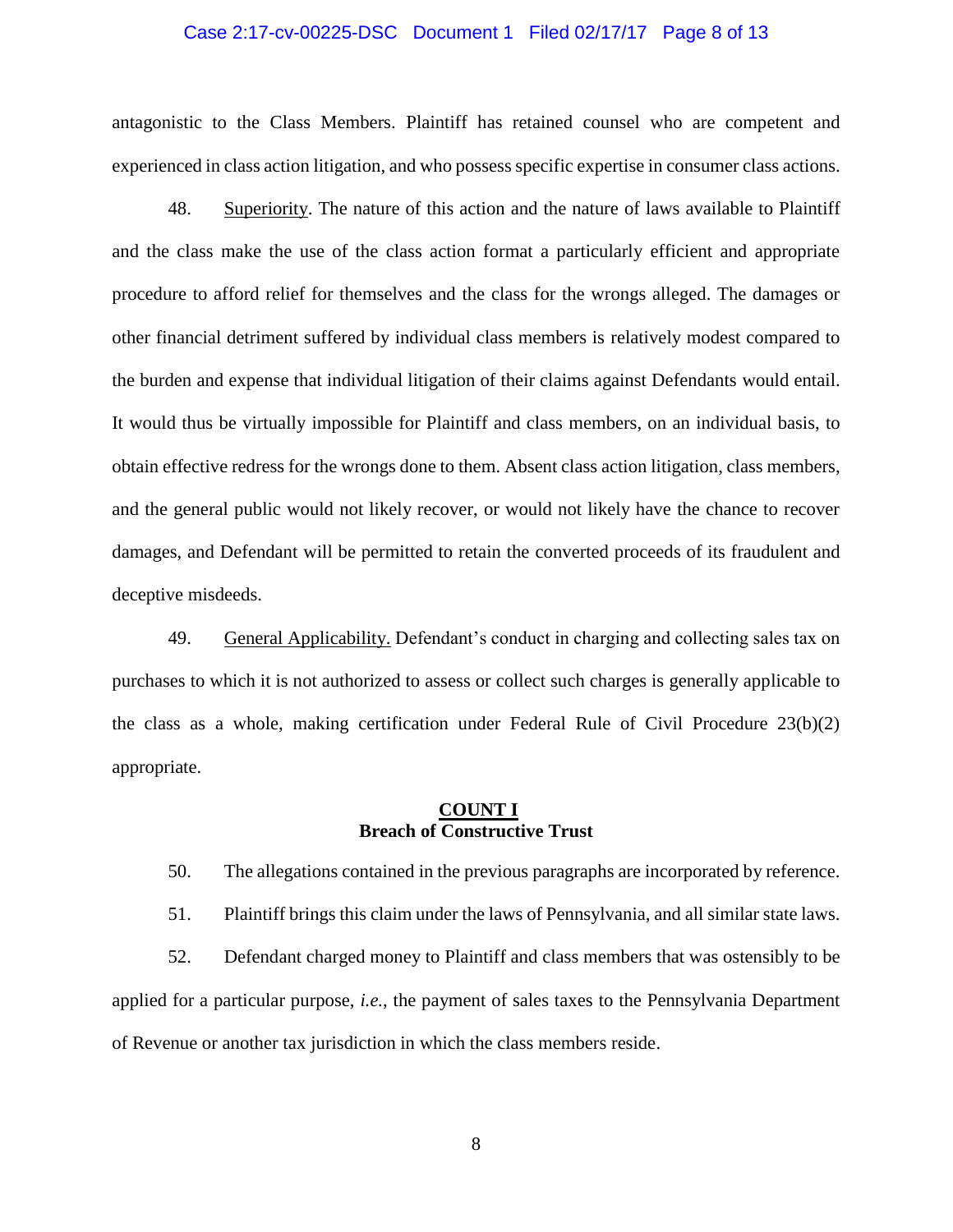#### Case 2:17-cv-00225-DSC Document 1 Filed 02/17/17 Page 9 of 13

53. There was no legal basis to charge these amounts to Plaintiff and the class because Pennsylvania does not charge sales tax on Defendant's clothing sales, and the tax jurisdictions where Defendant's fashion consultants reside do not have authority to assess sales tax on the class members' purchases, which were not made in or shipped to the tax jurisdictions of Defendant's fashion consultants.

54. The amounts Defendant charged and collected from Plaintiff and class members for this ostensible purpose created and continue to create a constructive trust, with Defendant serving as a trustee for purposes of ensuring the funds held in trust were and are paid to the proper payee.

55. Defendant improperly retained the constructive trust funds, in which case it has been unjustly enriched, or alternatively, improperly paid the trust funds to a third party (*i.e.* the taxing jurisdiction in which a fashion consultant is located) which had no authority or jurisdiction to assess those charges and was not entitled to receive those funds.

56. Whether Defendant obtained the funds subject to the constructive trust from Plaintiff and individual class members intentionally or through mistaken belief or assumption that taxes were payable, the taxes collected were not payable either in fact or law, and the funds paid by Plaintiff and class members are recoverable from Defendant, which breached its duties and obligations as trustee by failing to remit the funds to the proper payees (the class members).

### **COUNT II Unjust Enrichment**

57. The allegations contained in the previous paragraphs are incorporated by reference.

58. Plaintiff brings this claim under the laws of Pennsylvania, and all similar state laws.

59. By charging Plaintiff and individual class members amounts for an ostensible sales tax on items for which no such tax exists, Defendant received funds to which it has no legal right.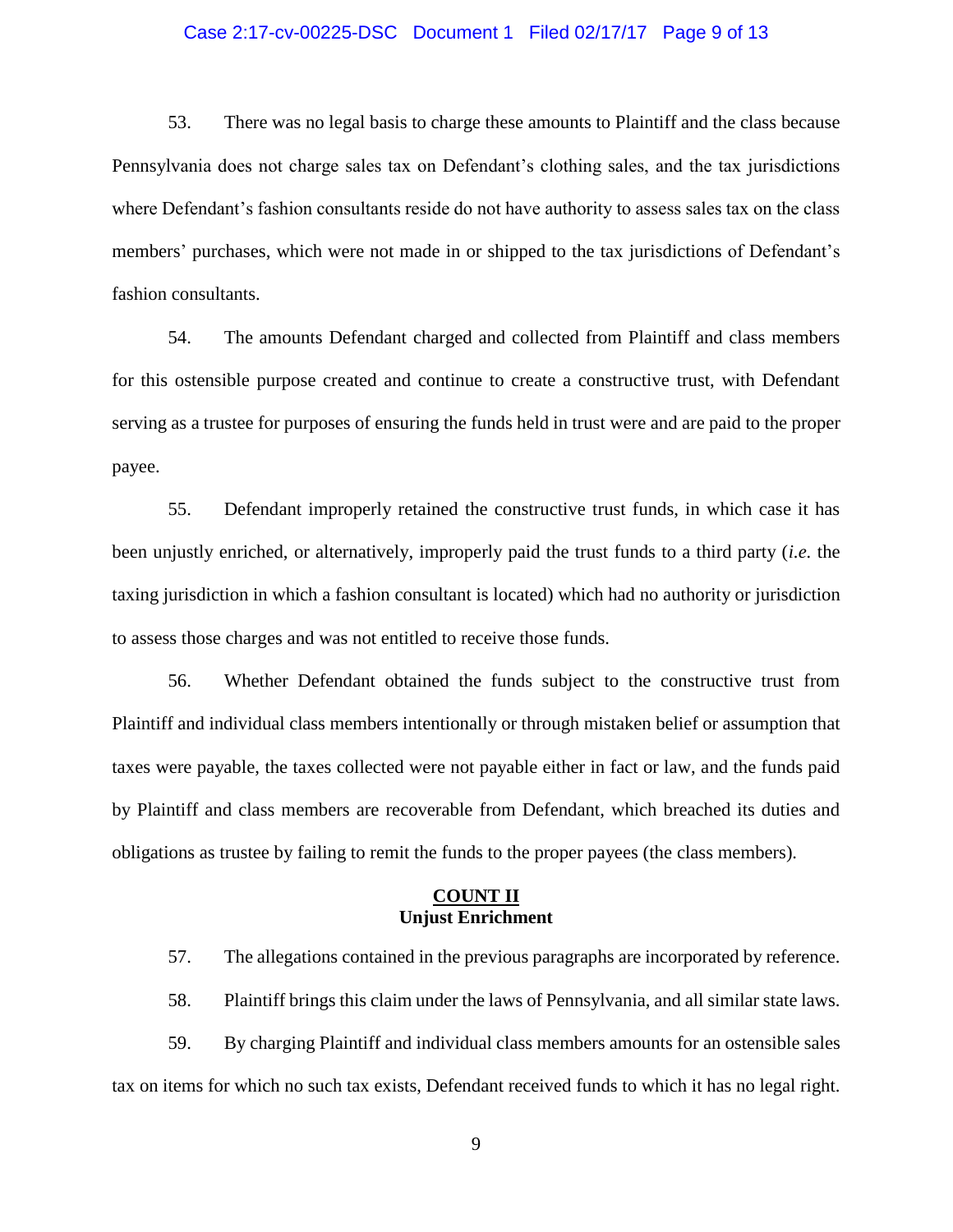#### Case 2:17-cv-00225-DSC Document 1 Filed 02/17/17 Page 10 of 13

60. To the extent Defendant retained or improperly distributed the nonexistent sales taxes it assessed Plaintiff and the class members, or otherwise benefitted from charging them a phony sales tax (*i.e.*, by retaining a percentage of the taxes it collected after remittance to a certain taxing jurisdiction), Defendant is unjustly enriched, to the deprivation of Plaintiff and class members.

61. It would be inequitable if Plaintiff and individual class members were not reimbursed for the amounts Defendant wrongfully took from them.

62. Therefore, Defendant must return the funds it unlawfully collected to Plaintiff and the class.

# **COUNT III Unfair Trade Practices and Consumer Protection Law**

63. The allegations contained in the previous paragraphs are incorporated by reference.

64. Plaintiff brings this claim under the laws of Pennsylvania, and all similar state laws.

65. Plaintiff and Defendant are "persons" under the Pennsylvania's Unfair Trade Practices and Consumer Protection Law ("UTPCPL"), 73 Pa. Stat. § 201-1, *et seq.*

66. The products purchased by Plaintiff are "goods…primarily for personal, family or household purposes." 73 P.S. § 201-9.2.

67. The UTPCPL declares as unlawful "[u]nfair methods of competition and unfair or deceptive acts or practices in the conduct of any trade or commerce as defined by subclauses (i) through  $(xxi)$  of clause (4) of section 21 of this act." 73 P.S.  $\S$  201-3.

68. Under clause (4), unfair methods of competition and unfair or deceptive acts or practices are defined as "[e]ngaging in any other fraudulent or deceptive conduct which creates a likelihood of confusion or of misunderstanding." 73 P.S. § 201-2(4)(xxi).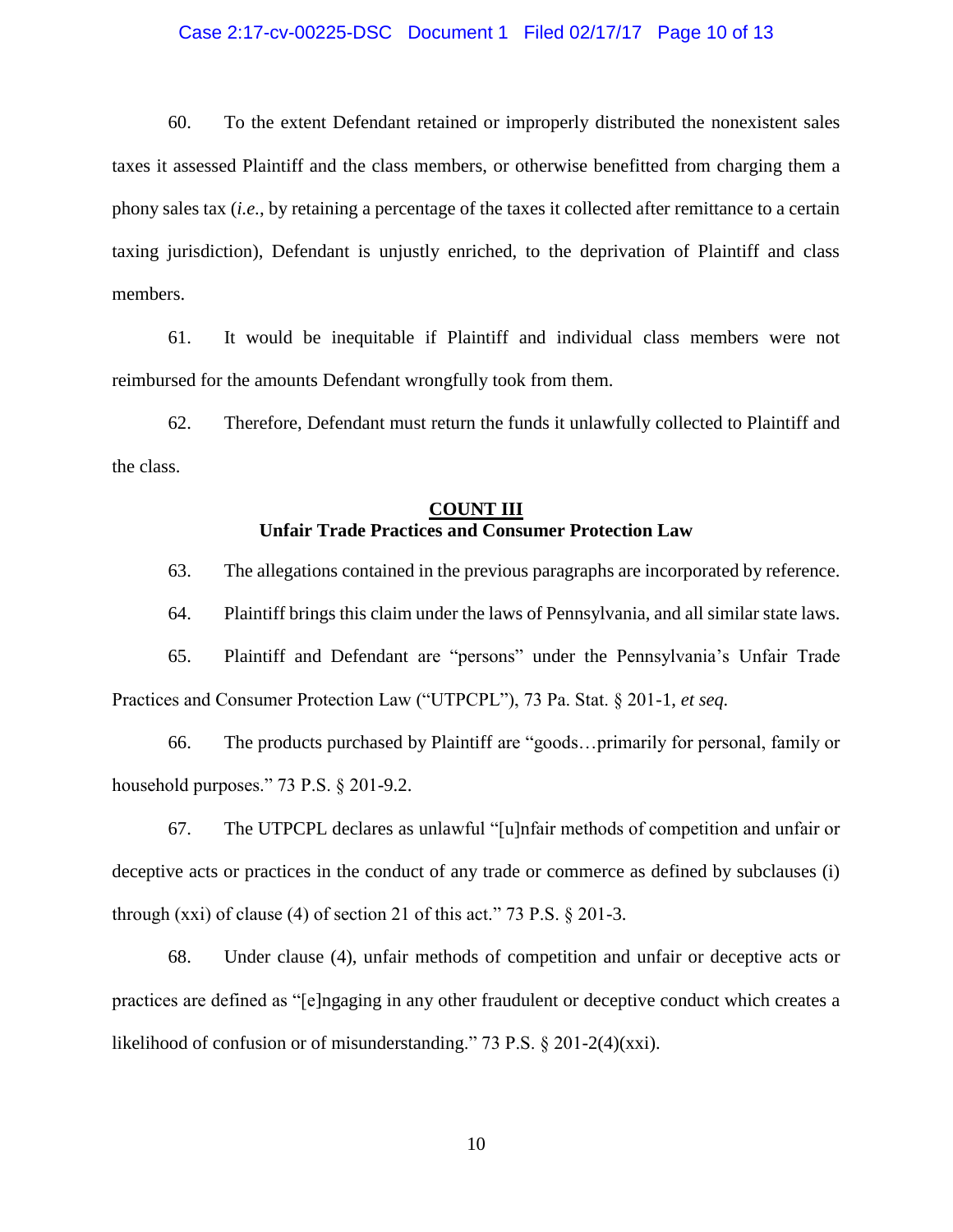#### Case 2:17-cv-00225-DSC Document 1 Filed 02/17/17 Page 11 of 13

69. Defendant violated the UTPCPL by engaging in fraudulent and deceptive conduct which created the likelihood of confusion and misunderstanding.

70. Specifically, Defendant unlawfully collected sales tax on its clothing sales and failed to disclose that it was not authorized to collect such taxes.

71. Defendant's representations that it was collecting and remitting taxes to the taxing authorities in which Plaintiff and the class members reside were fraudulent and deceptive, because Defendant was not collecting tax under that authority. Instead, Defendant either collected those amounts for itself or for taxing authorities that had no jurisdiction to assess sales tax on the class members' transactions.

72. Defendant intentionally violated the UTPCPL by programming its online point-ofsale payment system to collect sales tax on clothing when such collection was unlawful and not authorized by the taxing authority of the buyer.

73. Accordingly, Plaintiff and individual class members are entitled to recover actual damages, statutory damages, treble damages, costs and reasonable attorneys' fees, and/or other additional relief as this Court deems necessary or proper.

#### **COUNT IV Conversion and Misappropriation**

74. The allegations contained in the previous paragraphs are incorporated by reference.

75. Plaintiff brings this claim under the laws of Pennsylvania, and all similar state laws.

76. By its conduct, Defendant has converted and/or misappropriated funds belonging to Plaintiff and individual class members.

77. Defendant had no authority to collect taxes pursuant to the tax jurisdictions in which Plaintiff and the class members reside, and the tax jurisdictions in which Defendant's fashion consultants were located had no authority to impose sales taxes on Plaintiff and the class members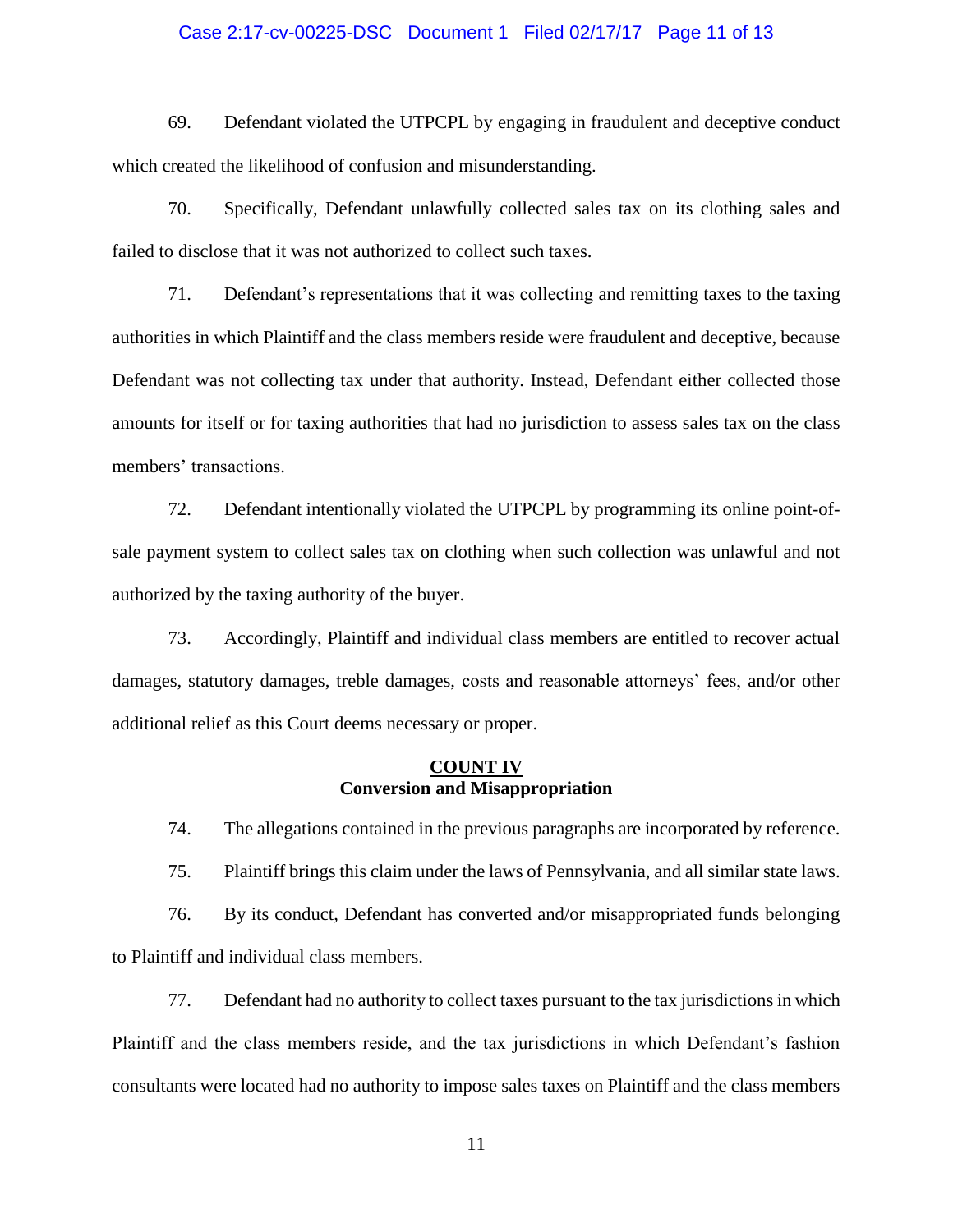#### Case 2:17-cv-00225-DSC Document 1 Filed 02/17/17 Page 12 of 13

because the purchases of Plaintiff and the class members were not made in or shipped to those tax jurisdictions.

78. As such, Defendant's collection of sales tax converted and misappropriated the funds of Plaintiff and the members of the class.

79. The conversion and misappropriation of these funds are illegal, unjustified, and intentional, insofar as it is believed and therefore averred that Defendant has actual knowledge of the regulations of the taxing authorities in which Plaintiff and individual class members reside.

80. Alternatively, if the conversion and/or misappropriation was not deliberate, it is the result of Defendant's recklessness and gross neglect.

81. This conversion and misappropriation of funds benefitted and continues to benefit Defendant, while acting to the severe pecuniary disadvantage of Plaintiff and class members.

82. Defendant should be ordered to remit all illegally taken funds to Plaintiff and the class.

#### **PRAYER FOR RELIEF**

83. Wherefore, Plaintiff, on behalf of herself and the other members of this class, requests this Court award relief against Defendant as follows:

- a. An order certifying the class and designating Rachael Webster as the Class Representative, and her counsel as Class Counsel;
- b. Awarding Plaintiff and the proposed class members damages;
- c. Awarding attorneys' fees and costs; and
- d. For such other and further relief as the Court may deem necessary or appropriate.

### **JURY DEMAND**

Plaintiff demands a trial by jury on all issues so triable.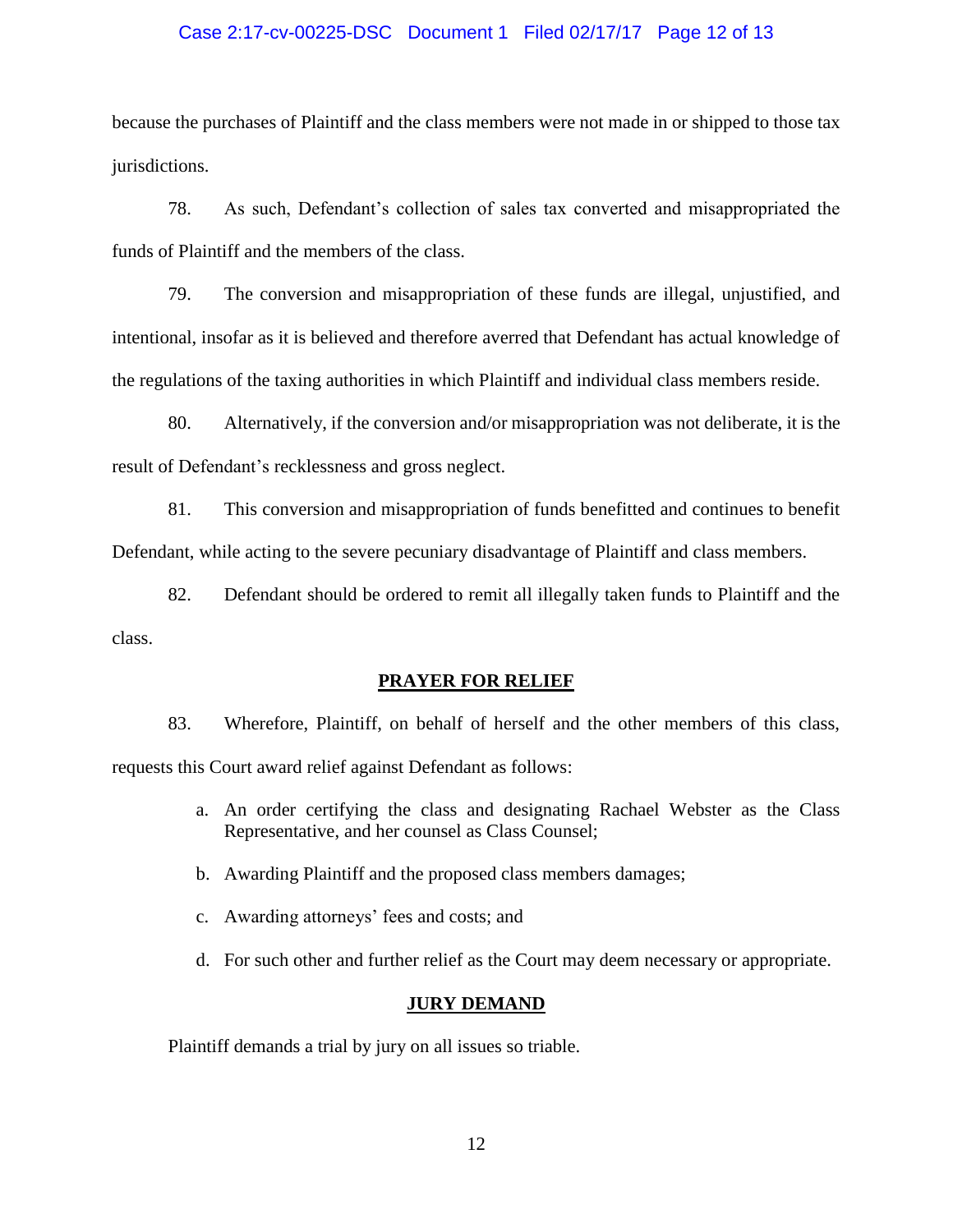Dated: February 17, 2017

Respectfully Submitted,

By: */s/ R. Bruce Carlson*

R. Bruce Carlson, Esq. bcarlson@carlsonlynch.com Pa. ID No. 56657 Gary F. Lynch, Esq. glynch@carlsonlynch.com Pa. ID No. 56887 Kevin Abramowicz kabramowicz@carlsonlynch.com Pa. ID No. 320659 Kevin W. Tucker, Esq. Pa. ID No. 312144 ktucker@carlsonlynch.com

# **CARLSON LYNCH SWEET KILPELA & CARPENTER, LLP**

1133 Penn Avenue, 5th Floor Pittsburgh, PA 15222 (p) (412) 322-9243 (f) (412) 231-0246

By: */s/ Kelly K. Iverson*

Kelly K. Iverson Pa. ID No. 307175 kiverson@cohenlaw.com

#### **COHEN & GRIGSBY, P.C.**

625 Liberty Avenue Pittsburgh, PA 15222 (p) (412) 297-4838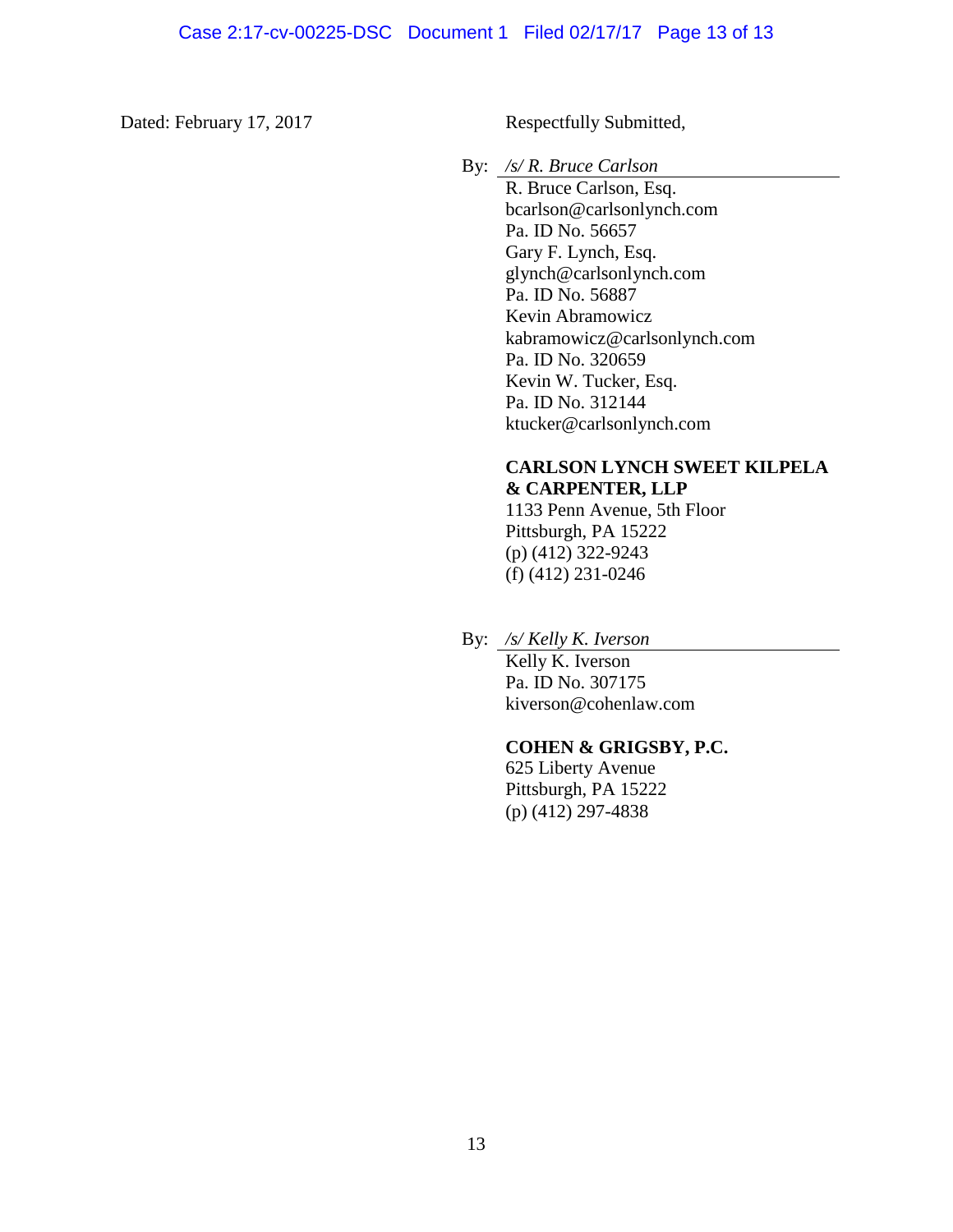# IS 44 (Rev. 07/16) **Case 2:17-cv-00225-AFVIL Decument 1-1 Eiled 02/17/17** Page 1 of 2

The JS 44 civil cover sheet and the information contained herein neither replace nor supplement the filing and service of pleadings or other papers as required by law, except as provided by local rules of court. This form,

| I. (a) PLAINTIFFS<br>RACHAEL WEBSTER, individually and on behalf of all others similarly<br>situated.                                                                                                                                                                                                                                                                                                                                                        |                                                                                                                                                                                                                                                                                                                                                                                       |                                                                                                                                                                                                                                                                                                                                                                                             |                                                                                                                                                                                                                                                                | <b>DEFENDANTS</b><br>LLR, INC., d/b/a LuLaRoe                                                                                                                                                                                                                                                                             |                                                                                                                                                                                                                                                                                                                                                                                                                                                                                                                                                                                                                                                                                          |  |  |  |
|--------------------------------------------------------------------------------------------------------------------------------------------------------------------------------------------------------------------------------------------------------------------------------------------------------------------------------------------------------------------------------------------------------------------------------------------------------------|---------------------------------------------------------------------------------------------------------------------------------------------------------------------------------------------------------------------------------------------------------------------------------------------------------------------------------------------------------------------------------------|---------------------------------------------------------------------------------------------------------------------------------------------------------------------------------------------------------------------------------------------------------------------------------------------------------------------------------------------------------------------------------------------|----------------------------------------------------------------------------------------------------------------------------------------------------------------------------------------------------------------------------------------------------------------|---------------------------------------------------------------------------------------------------------------------------------------------------------------------------------------------------------------------------------------------------------------------------------------------------------------------------|------------------------------------------------------------------------------------------------------------------------------------------------------------------------------------------------------------------------------------------------------------------------------------------------------------------------------------------------------------------------------------------------------------------------------------------------------------------------------------------------------------------------------------------------------------------------------------------------------------------------------------------------------------------------------------------|--|--|--|
| (b) County of Residence of First Listed Plaintiff                                                                                                                                                                                                                                                                                                                                                                                                            | (EXCEPT IN U.S. PLAINTIFF CASES)                                                                                                                                                                                                                                                                                                                                                      | Allegheny                                                                                                                                                                                                                                                                                                                                                                                   | County of Residence of First Listed Defendant<br>(IN U.S. PLAINTIFF CASES ONLY)<br>IN LAND CONDEMNATION CASES, USE THE LOCATION OF<br>NOTE:<br>THE TRACT OF LAND INVOLVED.                                                                                     |                                                                                                                                                                                                                                                                                                                           |                                                                                                                                                                                                                                                                                                                                                                                                                                                                                                                                                                                                                                                                                          |  |  |  |
| (c) Attorneys (Firm Name, Address, and Telephone Number)<br>Carlson Lynch Sweet Kilpela & Carpenter LLP, 1133 Penn Avenue, 5th<br>Floor, Pittsburgh, PA 15222, (412) 322-9243; Cohen & Grigsby, P.C.,<br>625 Liberty Avenue, Pittsburgh, PA 15222, (412) 297-4838                                                                                                                                                                                            |                                                                                                                                                                                                                                                                                                                                                                                       |                                                                                                                                                                                                                                                                                                                                                                                             | Attorneys (If Known)                                                                                                                                                                                                                                           |                                                                                                                                                                                                                                                                                                                           |                                                                                                                                                                                                                                                                                                                                                                                                                                                                                                                                                                                                                                                                                          |  |  |  |
| <b>II. BASIS OF JURISDICTION</b> (Place an "X" in One Box Only)                                                                                                                                                                                                                                                                                                                                                                                              |                                                                                                                                                                                                                                                                                                                                                                                       |                                                                                                                                                                                                                                                                                                                                                                                             | <b>III. CITIZENSHIP OF PRINCIPAL PARTIES</b> (Place an "X" in One Box for Plaintiff                                                                                                                                                                            |                                                                                                                                                                                                                                                                                                                           |                                                                                                                                                                                                                                                                                                                                                                                                                                                                                                                                                                                                                                                                                          |  |  |  |
| $\Box$ 1 U.S. Government<br>Plaintiff                                                                                                                                                                                                                                                                                                                                                                                                                        | <b>3</b> Federal Question<br>(U.S. Government Not a Party)                                                                                                                                                                                                                                                                                                                            |                                                                                                                                                                                                                                                                                                                                                                                             | (For Diversity Cases Only)<br>and One Box for Defendant)<br><b>DEF</b><br>PTF<br>PTF<br>DEF<br>$\mathbb{X}$ 1<br>$\Box$ 1<br>Citizen of This State<br>Incorporated or Principal Place<br>$\Box$ 4<br>$\Box$ 4<br>of Business In This State                     |                                                                                                                                                                                                                                                                                                                           |                                                                                                                                                                                                                                                                                                                                                                                                                                                                                                                                                                                                                                                                                          |  |  |  |
| $\Box$ 2 U.S. Government<br>Defendant                                                                                                                                                                                                                                                                                                                                                                                                                        | $\mathbf{M}$ 4 Diversity<br>(Indicate Citizenship of Parties in Item III)                                                                                                                                                                                                                                                                                                             |                                                                                                                                                                                                                                                                                                                                                                                             | Citizen of Another State                                                                                                                                                                                                                                       | $\mathbf{\times}$ 5<br>$\Box$ 5<br>$\Box$ 2<br>$\Box$ 2 Incorporated <i>and</i> Principal Place<br>of Business In Another State<br>$\Box$ 3 Foreign Nation<br>$\Box$ 3<br>$\Box$ 6<br>$\Box$ 6                                                                                                                            |                                                                                                                                                                                                                                                                                                                                                                                                                                                                                                                                                                                                                                                                                          |  |  |  |
|                                                                                                                                                                                                                                                                                                                                                                                                                                                              |                                                                                                                                                                                                                                                                                                                                                                                       |                                                                                                                                                                                                                                                                                                                                                                                             | Citizen or Subject of a<br>Foreign Country                                                                                                                                                                                                                     |                                                                                                                                                                                                                                                                                                                           |                                                                                                                                                                                                                                                                                                                                                                                                                                                                                                                                                                                                                                                                                          |  |  |  |
| IV. NATURE OF SUIT (Place an "X" in One Box Only)<br><b>CONTRACT</b>                                                                                                                                                                                                                                                                                                                                                                                         |                                                                                                                                                                                                                                                                                                                                                                                       | <b>TORTS</b>                                                                                                                                                                                                                                                                                                                                                                                | <b>FORFEITURE/PENALTY</b>                                                                                                                                                                                                                                      | <b>BANKRUPTCY</b>                                                                                                                                                                                                                                                                                                         | <b>OTHER STATUTES</b>                                                                                                                                                                                                                                                                                                                                                                                                                                                                                                                                                                                                                                                                    |  |  |  |
| $\Box$ 110 Insurance<br>$\Box$ 120 Marine<br>$\Box$ 130 Miller Act<br>$\Box$ 140 Negotiable Instrument<br>$\Box$ 150 Recovery of Overpayment<br>& Enforcement of Judgment<br>151 Medicare Act<br>152 Recovery of Defaulted<br><b>Student Loans</b><br>(Excludes Veterans)<br>$\Box$ 153 Recovery of Overpayment<br>of Veteran's Benefits<br>$\Box$ 160 Stockholders' Suits<br>190 Other Contract<br>□ 195 Contract Product Liability<br>$\Box$ 196 Franchise | PERSONAL INJURY<br>$\Box$ 310 Airplane<br>315 Airplane Product<br>Liability<br>$\Box$ 320 Assault, Libel &<br>Slander<br>330 Federal Employers'<br>Liability<br>$\Box$ 340 Marine<br>345 Marine Product<br>Liability<br>□ 350 Motor Vehicle<br>□ 355 Motor Vehicle<br><b>Product Liability</b><br>360 Other Personal<br>Injury<br>362 Personal Injury -<br><b>Medical Malpractice</b> | PERSONAL INJURY<br>$\Box$ 365 Personal Injury -<br>Product Liability<br>367 Health Care/<br>Pharmaceutical<br>Personal Injury<br><b>Product Liability</b><br><b>368</b> Asbestos Personal<br><b>Injury Product</b><br>Liability<br>PERSONAL PROPERTY<br>370 Other Fraud<br>$\Box$ 371 Truth in Lending<br>380 Other Personal<br>Property Damage<br>385 Property Damage<br>Product Liability | 5 625 Drug Related Seizure<br>of Property 21 USC 881<br>$\Box$ 690 Other<br><b>LABOR</b><br>710 Fair Labor Standards<br>Act<br>720 Labor/Management<br>Relations<br>740 Railway Labor Act<br>751 Family and Medical<br>Leave Act<br>790 Other Labor Litigation | $\Box$ 422 Appeal 28 USC 158<br>□ 423 Withdrawal<br>28 USC 157<br><b>PROPERTY RIGHTS</b><br>$\Box$ 820 Copyrights<br>30 Patent<br>□ 840 Trademark<br><b>SOCIAL SECURITY</b><br>$\Box$ 861 HIA (1395ff)<br>$\Box$ 862 Black Lung (923)<br>$\Box$ 863 DIWC/DIWW (405(g))<br>□ 864 SSID Title XVI<br>$\Box$ 865 RSI (405(g)) | □ 375 False Claims Act<br>$\Box$ 376 Qui Tam (31 USC)<br>3729(a)<br>$\Box$ 400 State Reapportionment<br>$\Box$ 410 Antitrust<br>$\Box$ 430 Banks and Banking<br>$\Box$ 450 Commerce<br>$\Box$ 460 Deportation<br>□ 470 Racketeer Influenced and<br><b>Corrupt Organizations</b><br>480 Consumer Credit<br>490 Cable/Sat TV<br>50 Securities/Commodities/<br>Exchange<br>□ 890 Other Statutory Actions<br>$\Box$ 891 Agricultural Acts<br>□ 893 Environmental Matters<br>$\Box$ 895 Freedom of Information<br>Act<br>□ 896 Arbitration<br>□ 899 Administrative Procedure<br>Act/Review or Appeal of<br><b>Agency Decision</b><br>$\Box$ 950 Constitutionality of<br><b>State Statutes</b> |  |  |  |
| <b>REAL PROPERTY</b><br>$\Box$ 210 Land Condemnation<br>$\Box$ 220 Foreclosure<br>$\Box$ 230 Rent Lease & Ejectment<br>$\Box$ 240 Torts to Land<br>245 Tort Product Liability<br>290 All Other Real Property                                                                                                                                                                                                                                                 | <b>CIVIL RIGHTS</b><br>$\Box$ 440 Other Civil Rights<br>$\Box$ 441 Voting<br>$\Box$ 442 Employment<br>$\Box$ 443 Housing/<br>Accommodations<br>$\Box$ 445 Amer. w/Disabilities<br>Employment<br>$\Box$ 446 Amer. w/Disabilities<br>Other<br>448 Education                                                                                                                             | <b>PRISONER PETITIONS</b><br><b>Habeas Corpus:</b><br>463 Alien Detainee<br>$\Box$ 510 Motions to Vacate<br>Sentence<br>530 General<br>535 Death Penalty<br>Other:<br>$\Box$ 540 Mandamus & Other<br>$\Box$ 550 Civil Rights<br>555 Prison Condition<br>560 Civil Detainee -<br>Conditions of<br>Confinement                                                                                | 791 Employee Retirement<br>Income Security Act<br><b>IMMIGRATION</b><br>$\Box$ 462 Naturalization Application<br>$\Box$ 465 Other Immigration<br>Actions                                                                                                       | <b>FEDERAL TAX SUITS</b><br>□ 870 Taxes (U.S. Plaintiff<br>or Defendant)<br>□ 871 IRS-Third Party<br>26 USC 7609                                                                                                                                                                                                          |                                                                                                                                                                                                                                                                                                                                                                                                                                                                                                                                                                                                                                                                                          |  |  |  |
| V. ORIGIN (Place an "X" in One Box Only)<br>$\mathbf{X}$ 1 Original<br>Proceeding                                                                                                                                                                                                                                                                                                                                                                            | $\Box$ 2 Removed from<br>$\Box$ 3<br><b>State Court</b>                                                                                                                                                                                                                                                                                                                               | Remanded from<br><b>Appellate Court</b>                                                                                                                                                                                                                                                                                                                                                     | $\Box$ 4 Reinstated or<br>$\Box$ 5 Transferred from<br>Reopened<br>(specify)                                                                                                                                                                                   | $\Box$ 6 Multidistrict<br>Litigation -<br>Another District<br>Transfer                                                                                                                                                                                                                                                    | $\Box$ 8 Multidistrict<br>Litigation -<br>Direct File                                                                                                                                                                                                                                                                                                                                                                                                                                                                                                                                                                                                                                    |  |  |  |
| VI. CAUSE OF ACTION                                                                                                                                                                                                                                                                                                                                                                                                                                          | Brief description of cause:                                                                                                                                                                                                                                                                                                                                                           | Class Action Fairness Act, 28 U.S.C §1332(d)                                                                                                                                                                                                                                                                                                                                                | Cite the U.S. Civil Statute under which you are filing (Do not cite jurisdictional statutes unless diversity):<br>Breach of Constructive Trust; Unjust Enrichment; UTPCPL; Conversion and Misappropriation                                                     |                                                                                                                                                                                                                                                                                                                           |                                                                                                                                                                                                                                                                                                                                                                                                                                                                                                                                                                                                                                                                                          |  |  |  |
| VII. REQUESTED IN<br><b>COMPLAINT:</b>                                                                                                                                                                                                                                                                                                                                                                                                                       | ⊠<br>UNDER RULE 23, F.R.Cv.P.                                                                                                                                                                                                                                                                                                                                                         | CHECK IF THIS IS A CLASS ACTION                                                                                                                                                                                                                                                                                                                                                             | <b>DEMAND</b> \$                                                                                                                                                                                                                                               | <b>JURY DEMAND:</b>                                                                                                                                                                                                                                                                                                       | CHECK YES only if demanded in complaint:<br>X Yes<br>$\square$ No                                                                                                                                                                                                                                                                                                                                                                                                                                                                                                                                                                                                                        |  |  |  |
| VIII. RELATED CASE(S)<br><b>IF ANY</b>                                                                                                                                                                                                                                                                                                                                                                                                                       | (See instructions):                                                                                                                                                                                                                                                                                                                                                                   | <b>JUDGE</b>                                                                                                                                                                                                                                                                                                                                                                                |                                                                                                                                                                                                                                                                | DOCKET NUMBER                                                                                                                                                                                                                                                                                                             |                                                                                                                                                                                                                                                                                                                                                                                                                                                                                                                                                                                                                                                                                          |  |  |  |
| <b>DATE</b><br>02/17/2017<br><b>FOR OFFICE USE ONLY</b>                                                                                                                                                                                                                                                                                                                                                                                                      |                                                                                                                                                                                                                                                                                                                                                                                       | SIGNATURE OF ATTORNEY OF RECORD<br>/s/ R. Bruce Carlson                                                                                                                                                                                                                                                                                                                                     |                                                                                                                                                                                                                                                                |                                                                                                                                                                                                                                                                                                                           |                                                                                                                                                                                                                                                                                                                                                                                                                                                                                                                                                                                                                                                                                          |  |  |  |
| <b>RECEIPT#</b>                                                                                                                                                                                                                                                                                                                                                                                                                                              | <b>AMOUNT</b>                                                                                                                                                                                                                                                                                                                                                                         | <b>APPLYING IFP</b>                                                                                                                                                                                                                                                                                                                                                                         | <b>JUDGE</b>                                                                                                                                                                                                                                                   | MAG. JUDGE                                                                                                                                                                                                                                                                                                                |                                                                                                                                                                                                                                                                                                                                                                                                                                                                                                                                                                                                                                                                                          |  |  |  |
| <b>Print</b>                                                                                                                                                                                                                                                                                                                                                                                                                                                 | <b>Save As</b>                                                                                                                                                                                                                                                                                                                                                                        |                                                                                                                                                                                                                                                                                                                                                                                             |                                                                                                                                                                                                                                                                |                                                                                                                                                                                                                                                                                                                           | <b>Reset</b>                                                                                                                                                                                                                                                                                                                                                                                                                                                                                                                                                                                                                                                                             |  |  |  |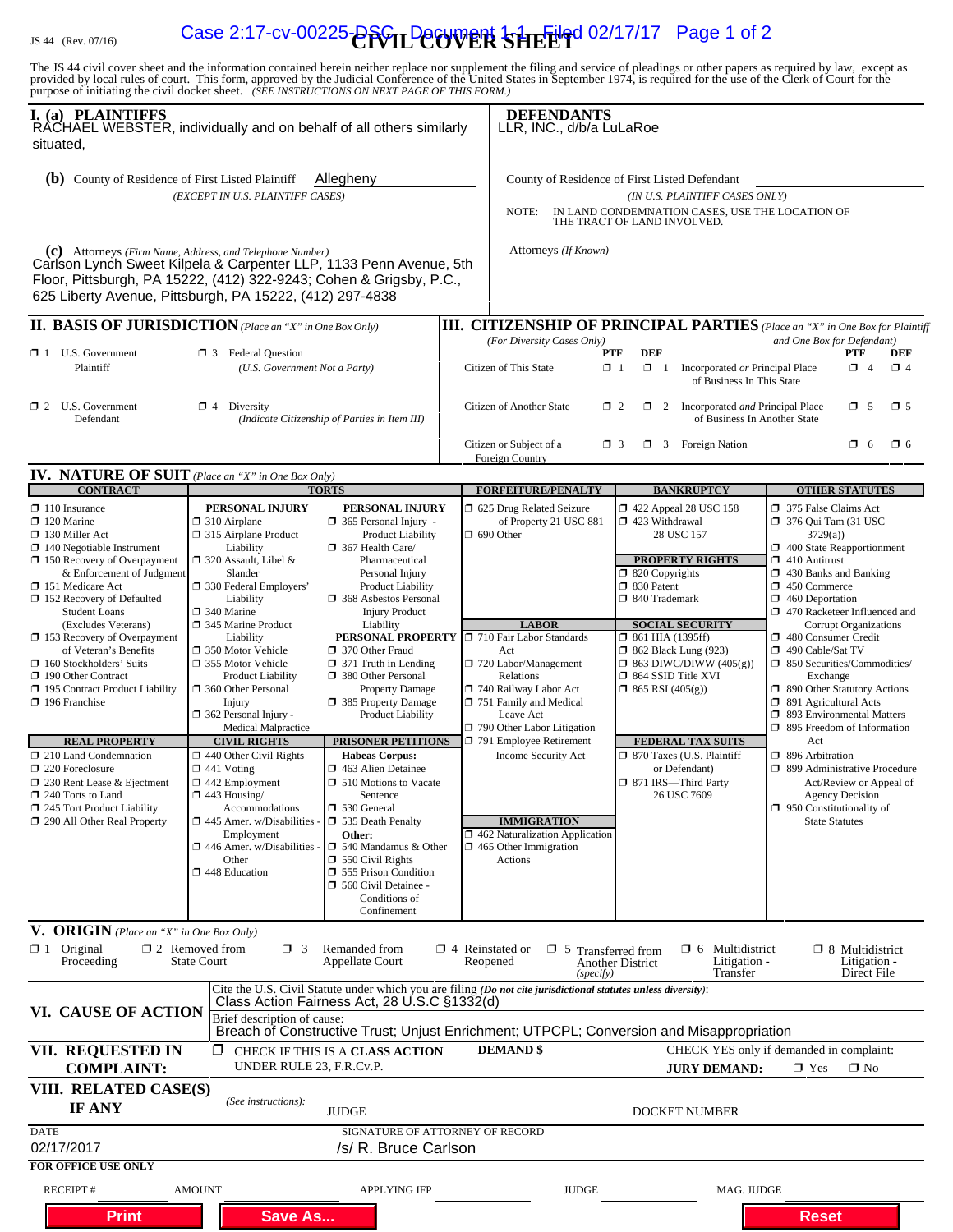JS 44A REVISED June, **2009**  IN THE UNITED STATES DISTRICT COURT FOR THE WESTERN DISTRICT OF PENNSYLVANIA THIS CASE DESIGNATION SHEET MUST BE COMPLETED

#### **PART A**

This case belongs on the (  $\bigcirc$  Erie  $\bigcirc$  Johnstown  $\bigcirc$  Pittsburgh) calendar.

- **1. ERIE CALENDAR** If cause of action arose in the counties of Crawford, Elk, Erie, Forest, McKean. Venang or Warren, OR any plaintiff or defendant resides in one of said counties.
- **2. JOHNSTOWN CALENDAR** If cause of action arose in the counties of Bedford, Blair, Cambria, Clearfield or Somerset OR any plaintiff or defendant resides in one of said counties.
- **3.** Complete if on **ERIE CALENDAR**: I certify that the cause of action arose in County and that the **resides in County.** County.
- **4.** Complete if on **JOHNSTOWN CALENDAR**: I certify that the cause of action arose in County and that the resides in County.

**PART B** (You are to check ONE of the following)

1. O This case is related to Number 1. Short Caption 2011.

2.  $\odot$  This case is not related to a pending or terminated case.

#### DEFINlTIONS OF RELATED CASES:

CIVIL: Civil cases are deemed related when a case filed relates to property included in another suit or involves the same issues of fact or it grows out of the same transactions as another suit or involves the validity or infringement of a patent involved in another suit EMINENT DOMAIN: Cases in contiguous closely located groups and in common ownership groups which will lend themselves to consolidation for trial shall be deemed related. HABEAS CORPUS & CIVIL RIGHTS: All habeas corpus petitions filed by the same individual shall be deemed related. All pro se Civil Rights actions by the same individual shall be deemed related.

#### **PARTC**

I. CIVIL CATEGORY (Select the applicable category).

- 1.  $\bigcirc$  Antitrust and Securities Act Cases
- 2. O Labor-Management Relations
- 3. Habeas corpus
- 4. O Civil Rights
- 5.  $\overline{O}$  Patent, Copyright, and Trademark
- 
- All other federal question cases
- 6. O Eminent Domain<br>7. O All other fede<br>8. O All personal 8. All personal and property damage tort cases, including maritime, FELA, Jones Act, Motor vehicle, products liability, assault, defamation, malicious prosecution, and false arrest
- **9.** Insurance indemnity, contract and other diversity cases.
- **10.** Government Collection Cases (shall include HEW Student Loans (Education), V A 0verpayment, Overpayment of Social Security, Enlistment Overpayment (Army, Navy, etc.), HUD Loans, GAO Loans (Misc. Types), Mortgage Foreclosures, SBA Loans, Civil Penalties and Coal Mine Penalty and Reclamation Fees.)

I certify that to the best of my knowledge the entries on this Case Designation Sheet are true and correct

#### /s/ R. Bruce Carlson

Date: 02/17/2017

ATTORNEY AT LAW

NOTE: ALL SECTIONS OF BOTH ÔŠÞRU MUST BE COMPLETED BEFORE CASE CAN BE PROCESSED.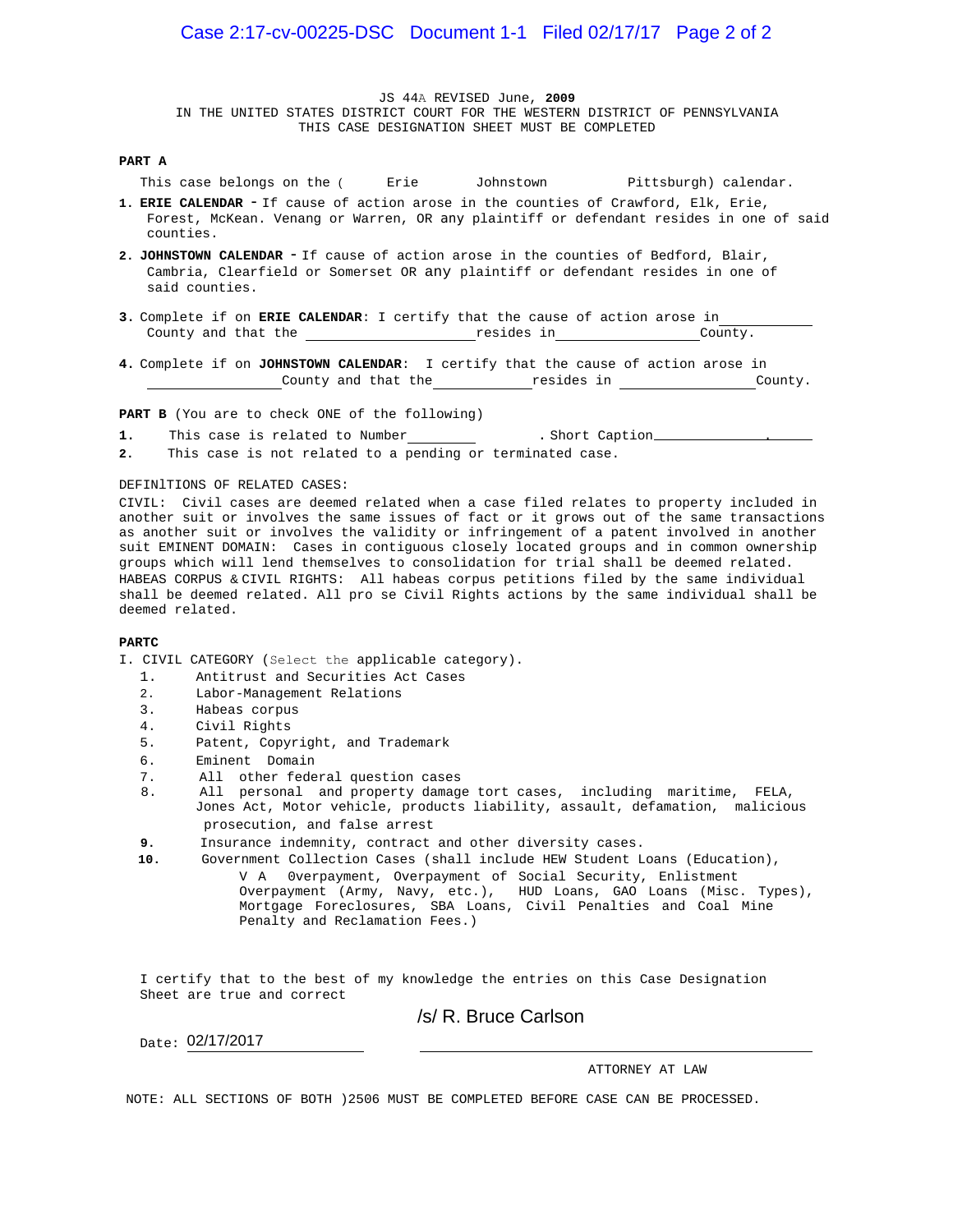AO 440 (Rev. 06/12) Summons in a Civil Action

# UNITED STATES DISTRICT COURT

for the

Western District of Pennsylvania

) ) ) ) ) ) ) ) ) ) ) )

RACHAEL WEBSTER, individually and on behalf of all others similarly situated,

*Plaintiff(s)*

v. Civil Action No.

LLR, INC., d/b/a LuLaRoe

*Defendant(s)*

# **SUMMONS IN A CIVIL ACTION**

To: *(Defendant's name and address)* LLR, INC., d/b/a LuLaRoe 416 Double Eagle Ranch Road Thayne, WY 83127

A lawsuit has been filed against you.

Within 21 days after service of this summons on you (not counting the day you received it) — or 60 days if you are the United States or a United States agency, or an officer or employee of the United States described in Fed. R. Civ. P. 12 (a)(2) or  $(3)$  — you must serve on the plaintiff an answer to the attached complaint or a motion under Rule 12 of the Federal Rules of Civil Procedure. The answer or motion must be served on the plaintiff or plaintiff's attorney, whose name and address are: Carlson Lynch Sweet Kilpela & Carpenter LLP 1133 Penn Avenue, 5th Floor

Pittsburgh, PA 15222

If you fail to respond, judgment by default will be entered against you for the relief demanded in the complaint. You also must file your answer or motion with the court.

*CLERK OF COURT*

Date:

*Signature of Clerk or Deputy Clerk*